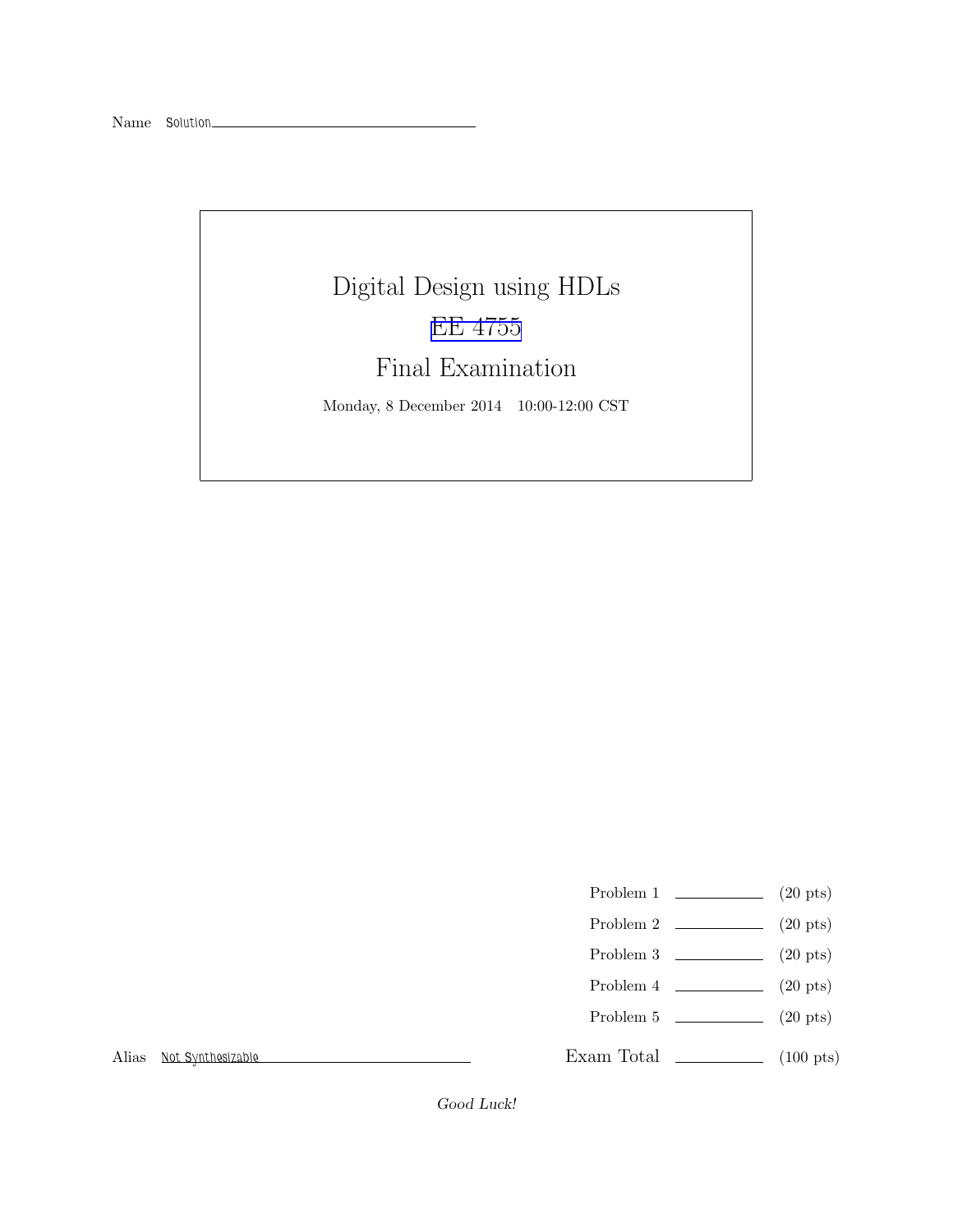Problem 1: [20 pts] The encode module below, based on Homework 4, is used to convert a decimal value to binary one ASCII digit at a time. Input val\_prev is the binary value so far, and output val\_next is the binary value after using ASCII character ascii\_char. If ascii\_char isn't a numeric digit non\_digit is set to 1 and val\_next is set to zero. There is also an overflow output.

```
module encode
 #( int width = 32 )
   (output logic [width-1:0] val_next,
   output logic overflow, \qquad \qquad output uwire non_digit,
   input uwire [7:0] ascii_char, input uwire [width-1:0] val_prev);
   logic [width+3:0] val_curr; logic [3:0] high_bits, bin_char;
   assign non_digit = ascii_char < Char_0 || ascii_char > Char_9;
  always_comb begin
     bin\_char = <i>ascii\_char - Char_0</i>;val\_curr = 10 * val\_prev + bin\_char;high_bits = val_curr >> width;
     if ( non_digit ) begin overflow = 0; val_next = 0; end
     else begin
       overflow = high_bits != 0;
       val_next = val_curr;
     end
  end
endmodule
```
(a) Show the hardware that will be synthesized for this module. Take into account optimizations (see the next subproblem).

Synthesized hardware.

Two versions of the solution appear below. In the first only basic optimizations are shown. The optimizations shown are for the overflow logic and for the computation of high\_bits.

In the Verilog high\_bits, which is four bits, is the result of an expression using a right shift operator. All this does is assign bits 35 to 32 of val\_curr to high\_bits, so in the diagram below that is all that is shown. The other basic optimization is logic for overflow. Since overflow is one bit it makes more sense to use simple gates rather than a multiplexor, and that is what is shown.

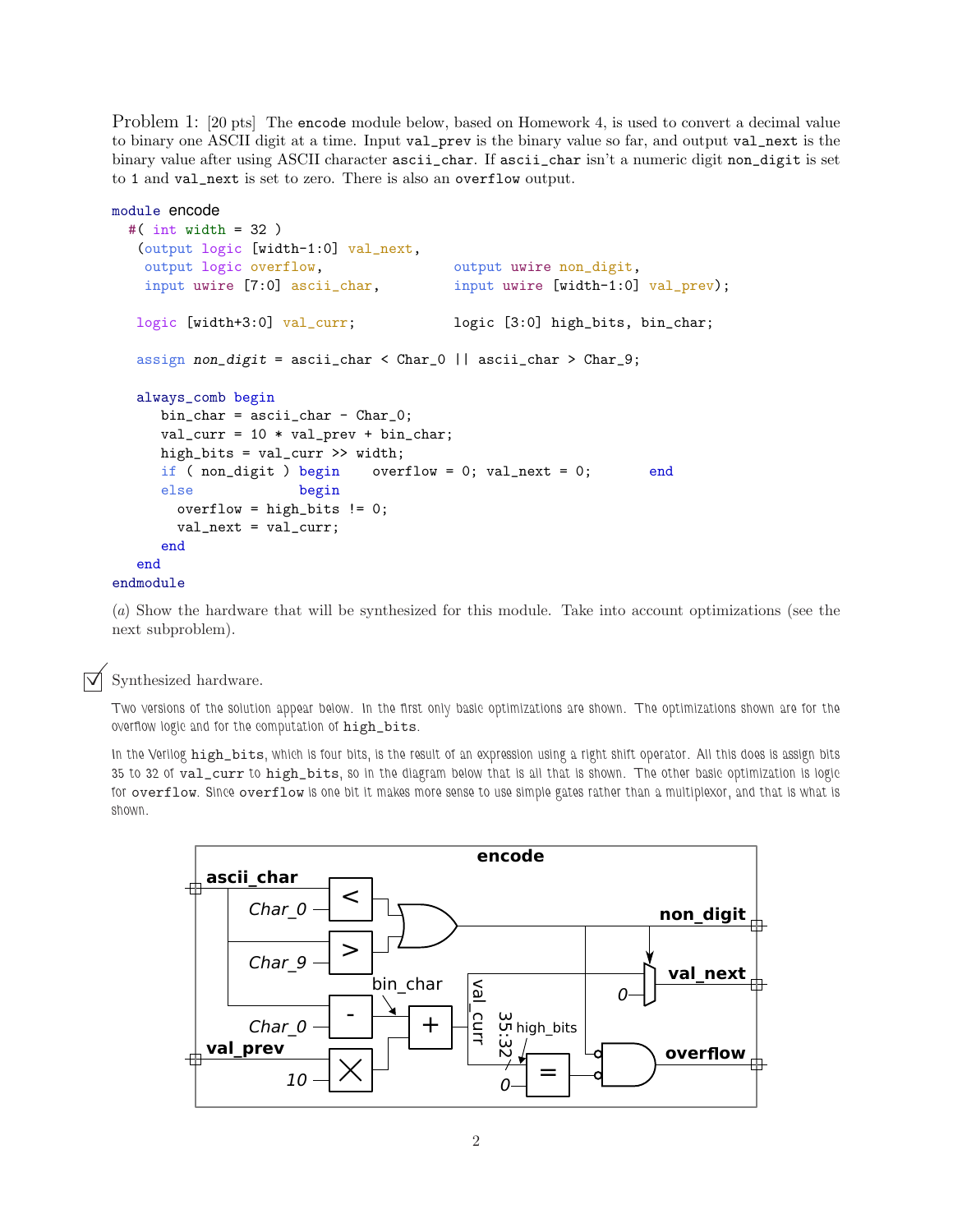The solution below shows further optimizations: the subtractor to compute  $bin\_char$  is eliminated, the times-ten multiplier has been replaced by an adder (that's shown in blue), and the != O operation on high\_bits is now shown as a four-input OR gate (in green). The replacement for the multiplier uses two constant shifters, they are shown by heavy vertical lines. (The heavy vertical lines indicate, in this case, the grouping together of bits. In this case putting one or two 0's in the LSB position to form a new quantity.)



(b) Indicate how many units such as adders, multipliers, shifters, and multiplexors will actually be present in the optimized hardware. The count should be based on the units that are present after optimization, not on the hardware first inferred from the Verilog.

 $\overrightarrow{\mathcal{A}}$  Number of adders.  $\overrightarrow{\mathcal{A}}$  Number of multipliers.  $\overrightarrow{\mathcal{A}}$  Number of multiplexors. Adders, 2; multipliers, 0; shifters, 0, number of multiplexors, 1. See the solution to the previous part.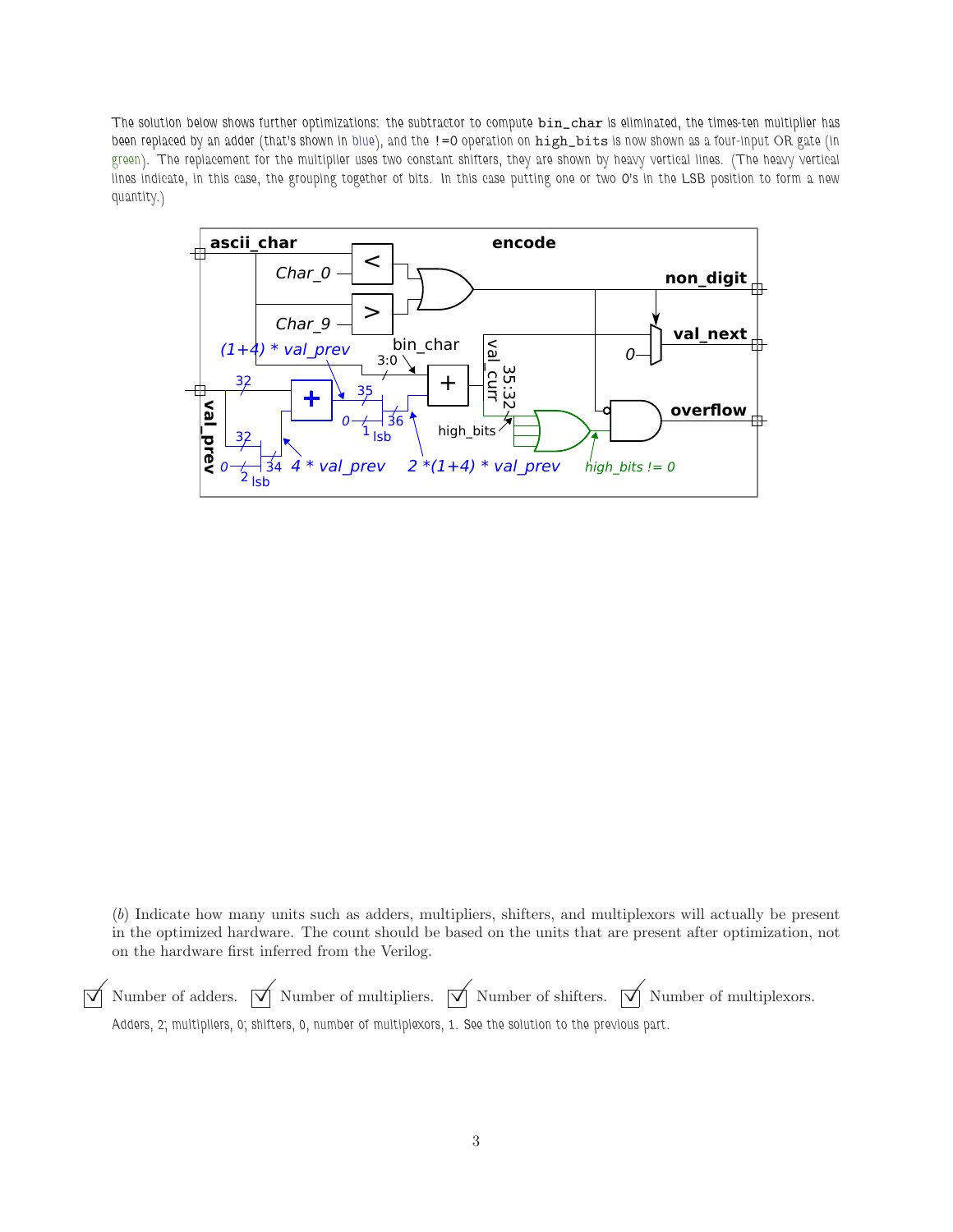Problem 2: [20 pts] Appearing below is another encode module, this one has a new input radix, which indicates the radix (base) of the number to be converted. When completed the module should function like the module from the previous problem, except that the digits form a radix-radix number. For example, if radix were 10 it would operate like the previous module. If radix were 8 the digits would be octal, etc.

(a) Modify the module so that it takes into account the radix. Assume that radix can be any value from 2 to 16. Note that for a radix of 16 the valid digits are 0-9 and A-F (only consider upper case).

Modify the module to generate the correct non\_digit output.

 $\triangledown$  Modify the module to update val\_next correctly given the radix.

Solution appears below. An is\_af signal is added to detect legitimate hexadecimal digits. A digit\_val value (value of the current digit) is computed which is correct for radix 2 to 16 (and higher). To detect if the current digit is valid (see digit\_in\_range), the hardware checks if it's in the range 0-9 or A-F. If so, it then looks at the value to make sure that it's less than radix.

Grading Notes: In many solutions incorrectly rejected digits in the range 0-9 when radix was greater than 10. A surprisingly large number of solutions used case statements to compute non\_digit with a case for each radix value.

```
typedef enum {Char_0 = 48, Char_9 = 57, Char_A = 65, Char_F = 70} Chars;
module encode_radix #( int width = 32 )
   (output logic [width-1:0] val_next,
   output logic overflow, output wire non_digit,
   input uwire [7:0] ascii_char, input uwire [width-1:0] val_prev,
   input uwire [4:0] radix);
  logic [width+3:0] val_curr;
  logic [3:0] high_bits; // SOLUTION: Remove bin_char, not used.
  // SOLUTION
  uwire is digit = ascii_char >= Char 0 && ascii_char <= Char 9;
  uwire is\_af = ascii_char >= Char_A && ascii_char <= Char_F;
  uwire [3:0] digit_val = ascii_char - ( is_digit ? Char_0 : Char_A - 10 );
  uwire digit\_in\_range = ( is\_digit || is\_af ) && digit_val < radix;
  assign non-digit = !digit_in_range;always @* begin
     val_curr = radix * val_prev + digit_val; // SOLUTION: Multiply by radix.
     // SOLUTION ends here, text below is unchanged.
     high_bits = val_curr >> width;
     if ( non_digit ) begin
        overflow = 0;
        val\_next = 0;end else begin
        overflow = high\_bits != 0;
        val_next = val_curr;
     end
  end
endmodule
```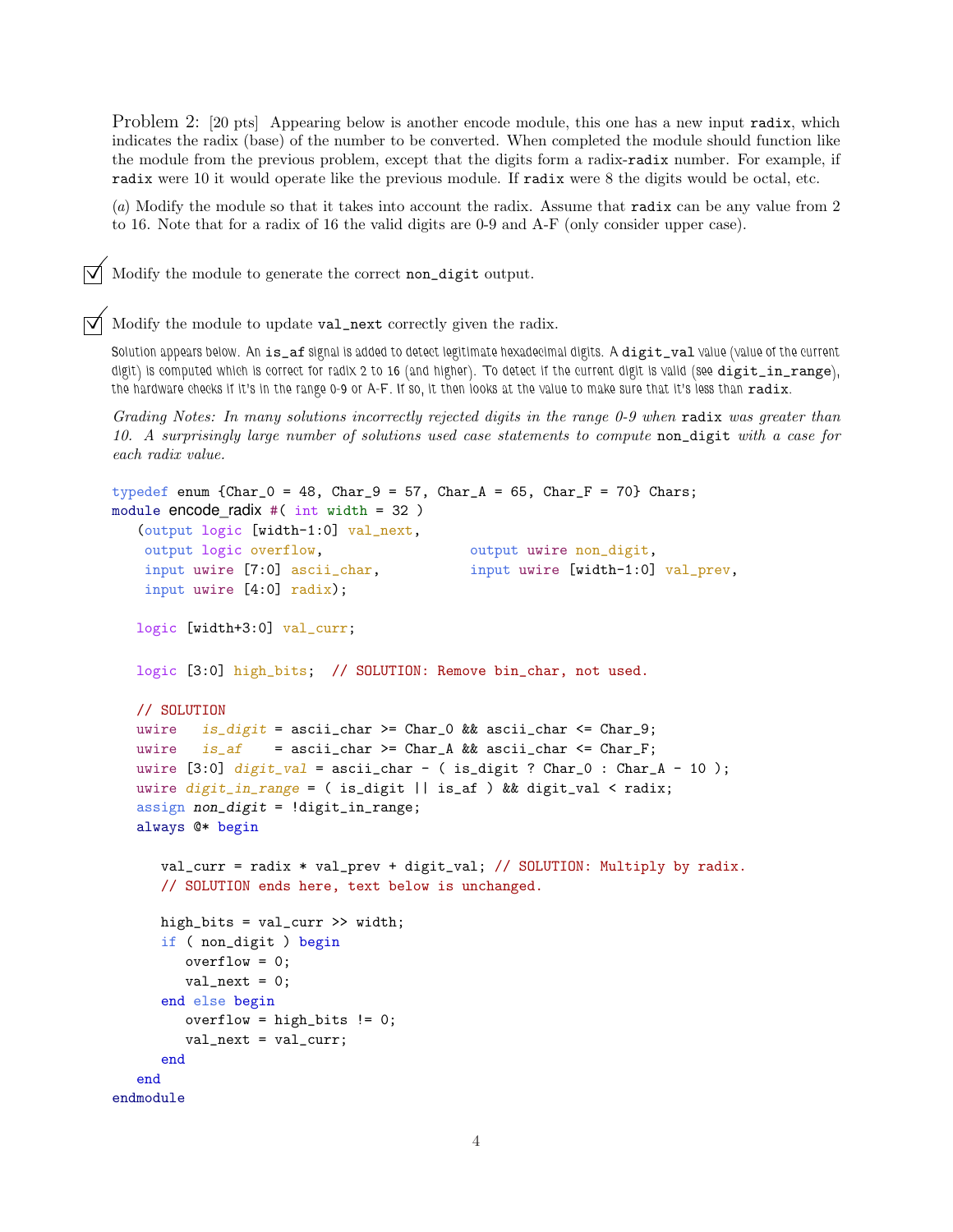Problem 2, continued:

(b) Suppose that module encode\_radix (from the previous part) were to be used in a larger design in which the values of radix could only be 2, 8, 10, and 16. Also suppose that the synthesis program can't figure out that radix is limited to these values. Why would the cost be higher than necessary, and how could encode\_radix be modified to get the lower cost hardware?

Explain why the cost will be higher than is necessary.

Short answer: The synthesis program will generate a regular multiplier when all that's really needed are some shifts and an add.

Longer explanation: The Verilog code uses a multiply operator in the expression assigning val\_curr. For the decimal version of the hardware (from Problem 1 and the Homework assignment) one operand of the multiply is the constant 10, and so the multiplication operator will be synthesized as an adder (computing the sum  $val\_prev[width-1:1]$  +  $val\_prev[width-1:3]$  which is equivalent to 2  $*$  val\_prev[width-1:0] + 8  $*$  val\_prev[width-1:0]). For part a of this problem where radix could take on any value a true multiplier had to be synthesized (albeit one in which one input was only four bits).

But in this part we are limiting the radices that are available, so we don't really need a full multiplier. In fact, other than radix 10, all we need to do is shift by a constant amount. The synthesis program could generate a much lower cost design IF it were aware of the limited range of radix values, but according to the problem it's not (meaning the synthesis program expects a full range of radix values).

Show the changes to encode\_radix so that the synthesis program will generate the lower cost design. The port definitions cannot be changed.

Since the problem is that the synthesis program will generate a real multiplier when we use radix with the multiply operator, we won't use radix with the multiplier operator. Instead we'll use a case statement, which is shown below. Notice that a default case is included, that's to make sure that a latch is not synthesized for val\_scaled. Also note that the default case matches one of the other cases, that's to make sure that unused logic is not synthesized.

```
always_comb begin
   case ( radix )
     2: begin
        val\_curr = 2 * val\_prev + digit\_val;high_bits = val_curr \gg 2;
     end
     8: begin
        val\_curr = 8 * val\_prev + digit\_val;high_bits = val_curr \gg 8;end
     10: begin
        val\_curr = 10 * val\_prev + digit\_val;high_bits = val_curr \gg 10;
     end
     16: begin
        val\_curr = 16 * val\_prev + digit\_val;high_bits = val_curr \gg 16;
     end
     default: begin
        val\_curr = 10 * val\_prev + digit\_val;high_bits = val_curr \gg 10;
     end
   endcase
```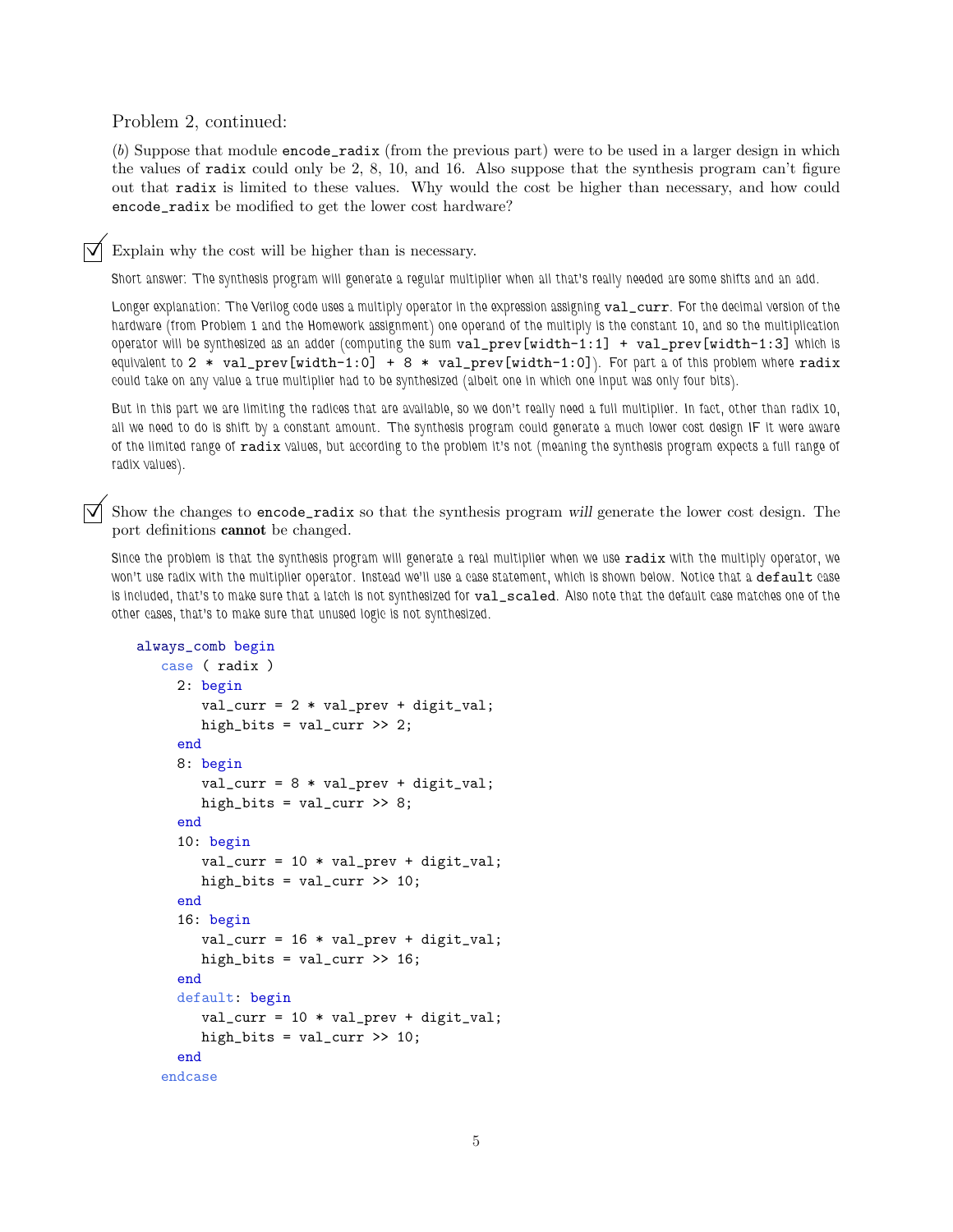Problem 3: [20 pts] Appearing to the right is hardware and a corresponding Verilog module. The module is incomplete, finish it. Hint: The hardware includes an end-around shift, that's the part with the msb/lsb labels.

 Add sizes and other information to port declarations.

Finish the Verilog code.



Solution appears below. The size for sh\_pat is 32 bits since it's connected to the 32-bit end-around shift unit. The size of pat is 32 bits since it's connected to a 32-bit input port. The size of per is set to six bits based on the comparison with 32 in the diagram. A size of less than six bits could not hold a 32, and anything larger than six bits would not be needed because the value of per stops incrementing when it reaches a value of 32.

From the diagram we find three edge-triggered registers, pat, sh\_pat, and per. Edge triggered registers are specified in Verilog using always @ ( posedge clk ) constructs, in this case using a separate always block for each register is cleanest.

The done output was realized using a continuous assignment. Because all of the values needed for done are register outputs, the code for done could have been put in an always block, but only if there was a single always block for all three registers, which is not the case with the solution below.

```
module find_period
   (output logic [5:0] per, output uwire done,
   input uwire [31:0] in_pat,
   input uwire start, input uwire clk);
  logic [31:0] pat, sh_pat;
  always_ff @( posedge clk ) if ( start ) pat <= in_pat;
  uwire [31:0] sh_in = start ? in_pat : sh_pat;
  always_ff @( posedge clk )
    if ( start || \cdot || done ) sh_pat <= { sh\_in[30:0], sh\_in[31] };
  always_ff @( posedge clk )
    if ( start ) per \leq 1;
    else if ( !done ) per \leq per + 1;
  assign done = pat == sh-pat || per == 32;
```
endmodule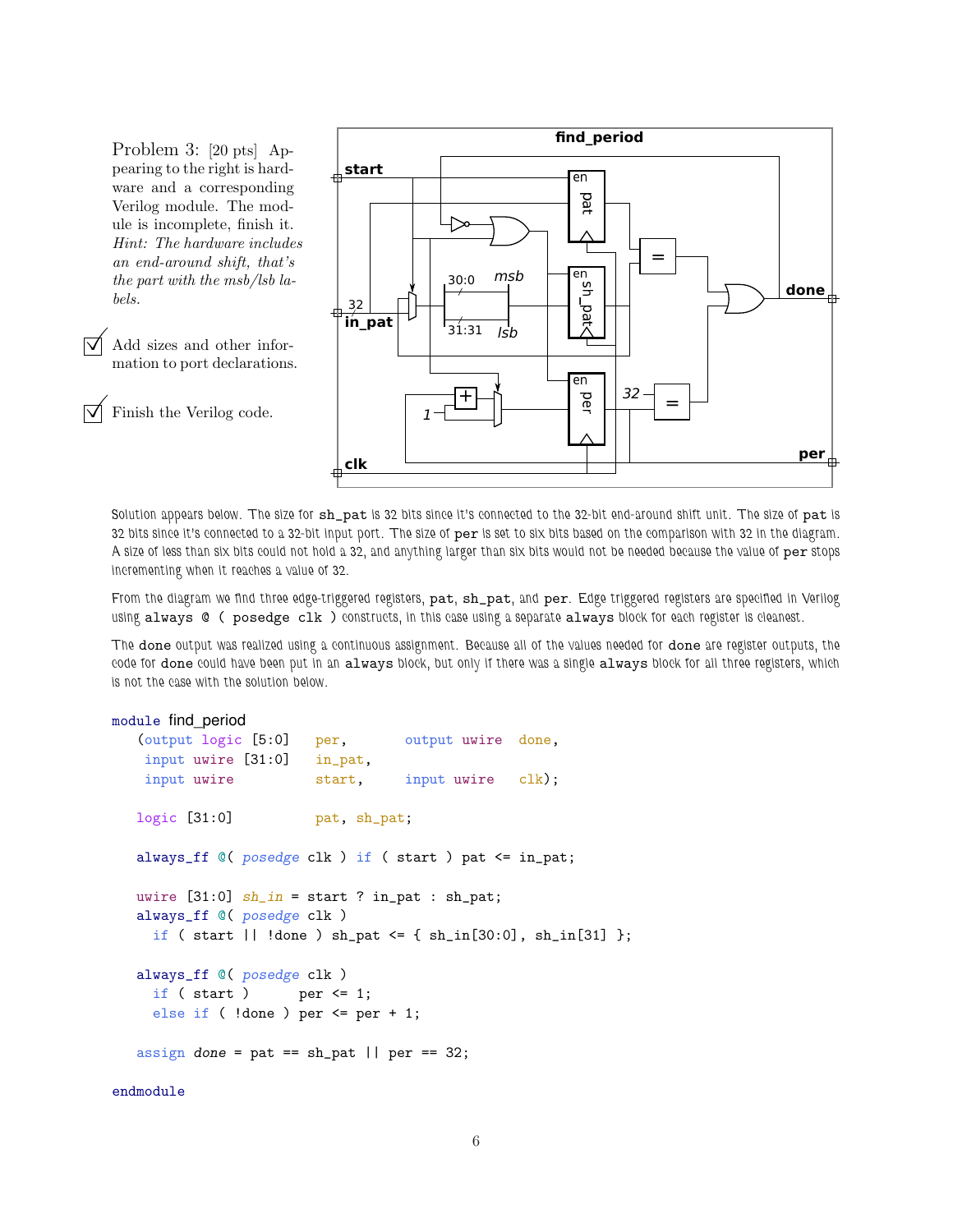Problem 4: [20 pts] The Verilog below is the key lookup part of the simple CAM module used in class.

```
logic [dwid:1] storage_data [ssize];
logic [kwid:1] storage_key [ssize];
logic [ssize-1:0] storage_full;
always_comb begin
   mmatch = 0; midx = 0;for ( int i=0; i<ssize; i++ )
     if ( storage_full[i] && storage_key[i] == key ) begin mmatch = 1; midx = i; end
end
```

```
assign out_data = storage_data[midx];
```
(a) Starting with the registers and key shown below, sketch the hardware synthesized for this code without optimization. The hardware should produce values for mmatch and midx (but not out\_data). Do so for ssize=3. In class we often showed part of this as a box labeled "priority encoder" (or "pri" for short), in this problem actually show the hardware.

Synthesized hardware for ssize = 3 to generate  $\sqrt{\parallel m \text{match}}$  and  $\sqrt{\parallel m \text{idx}}$ .

Solution appears below in blue. Note that the first (uppermost) multiplexor can trivially be optimized out since both of its inputs are zero. A chain of multiplexors was chosen to generate midx, and a similar chain could have been used for mmatch. However the OR gate performs the same operation and is much simpler.



(b) Assume that the cost of an a-bit comparison unit is a, and its delay is also a. Assume that the cost of an  $a$ -input,  $b$ -bit multiplexor is  $ab$  and the delay is 1. Compute the cost and delay of the logic used to compute midx in terms of ssize (use s in your formulas) and kwid (use k in your formulas). As with the previous part, do this for the unoptimized hardware. Remember to solve this for an arbitrary value of  $\texttt{ssize}(s)$ , not for  $s=3$ .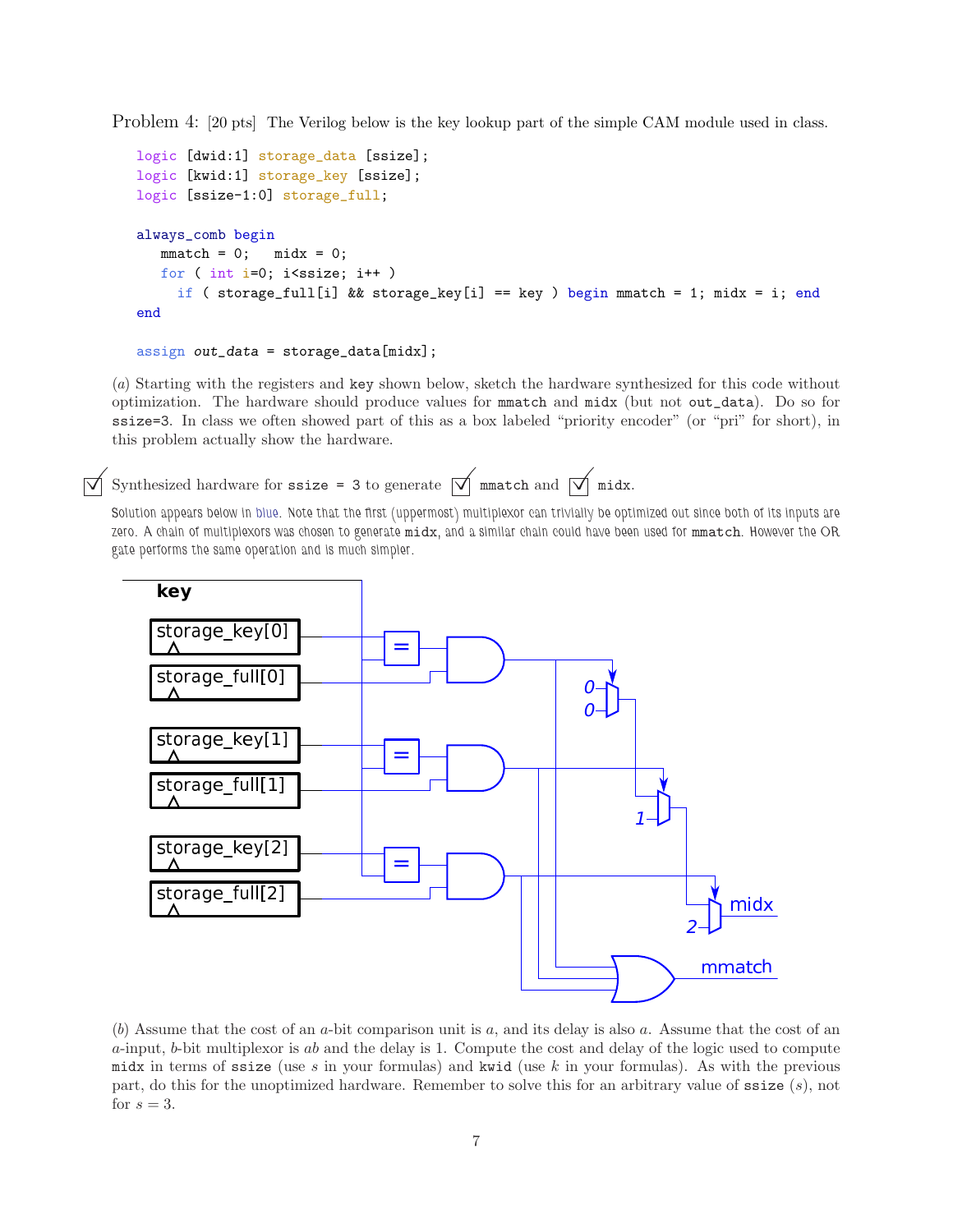$\overrightarrow{\bigvee}$  Cost in terms of s and k:

From the diagram it's clear that there are  $s$   $k$ -bit comparison units, they cost  $sk$  units. The multiplexors increase in size from the beginning to the end of the chain. The mux at the end of the chain must be large enough to hold the value  $s - 1$ , which requires  $\lceil \log_2 s \rceil$  bits. For simplicity assume that all multiplexors are that size, then the multiplexor cost is  $2s \lceil \log_2 s \rceil$  units. The  $s$ -input OR gate can be assumed to have cost  $s - 1$  (by setting the cost of a 2-input OR gate at 1).

```
The |\text{total cost is } sk + 2s \lceil \log_2 s \rceil + s - 1 units \lceil \log_2 s \rceil + s
```
 $\triangledown$  Delay in terms of s and k:

From the synthesized hardware it should be clear that the critical path used to compute the delay starts at the first comparison unit and continues through the multiplexor chain. The k-bit comparison takes time  $k$ , and the length-s multiplexor chain has delay s.

The total delay is  $k + s$  units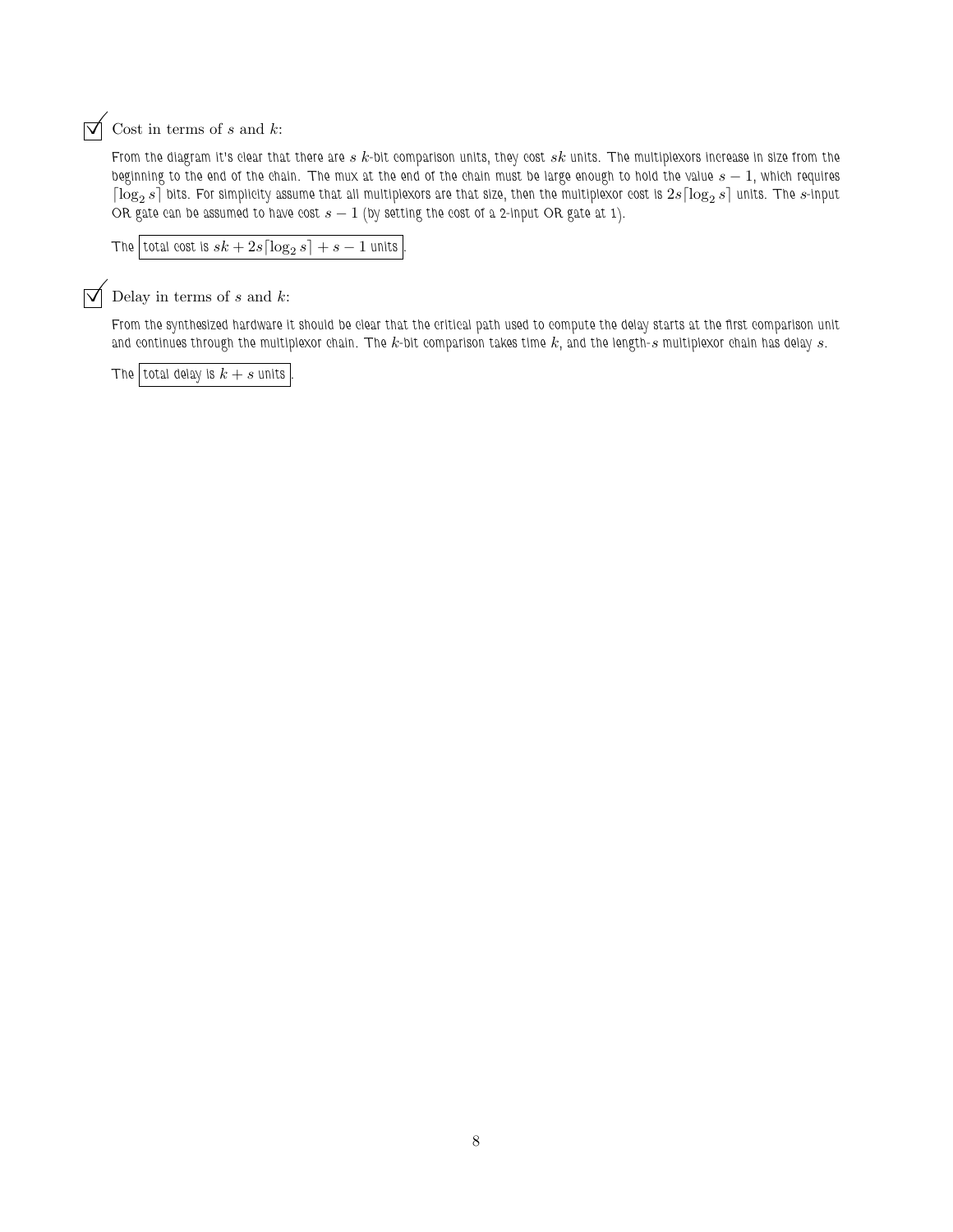Problem 4, continued: Appearing below is a variation on the key lookup from the CAM module. Instead of finding a matching key it finds the largest stored key that is  $\leq$  to the lookup key. Note that this version doesn't include storage\_full.

```
logic [dwid:1] storage_data [ssize];
logic [kwid:1] storage_key [ssize];
always_comb begin
  midx = 0; bkey = 0;
  for ( int i=0; i <ssize; i++ )
     if ( storage_key[i] >= bkey && storage_key[i] <= key ) // READ THIS LINE CAREFULLY
       begin mid x = i; bkey = storage_key[i]; end
end
```
assign out\_data = storage\_data[midx];

(c) Sketch the hardware for ssize=3.

Sketch the synthesized hardware needed to generate bkey.

Solution appears below, with the critical path shown in red. An important thing to notice is that the  $\geq$  comparison at iteration i is being made with the value of bkey produced in iteration  $i-1$ . Those values of bkey pass through the multiplexor chain, and for that reason the delay in this circuit is significantly longer than in the version from the previous part. See the next sub-part.



(d) Compute the cost and performance in terms of  $\text{ssize}$  (use s) and the key size (use k). As before a k-bit comparison unit (equality or magnitude) costs  $k$  and has a delay of  $k$  and an a-input, b-bit mux costs  $ab$  and has a delay of 1. Hint: There's a big difference.

Cost in terms of  $s$  and  $k$ :

There are now  $2s$  comparison units, costing  $2sk$  cost units. The  $s$  multiplexors now carry  $k$ -bit values, so their cost is  $2sk$ . Plus there are s AND gates which we'll set at cost s. The total cost is  $4sk + s$  units , which is significantly higher.

Delay in terms of  $s$  and  $k$ :

In the diagram of the synthesized hardware the critical path appears in red. As before, the critical path passes through the multiplexor chain, but this time the  $\geq$  units are also on the critical path. The critical path includes now  $s \geq$  units, s muxen, and s AND gates. The total delay is  $s(k + 2)$  units , which is significantly higher than the delay of the first version used in this problem.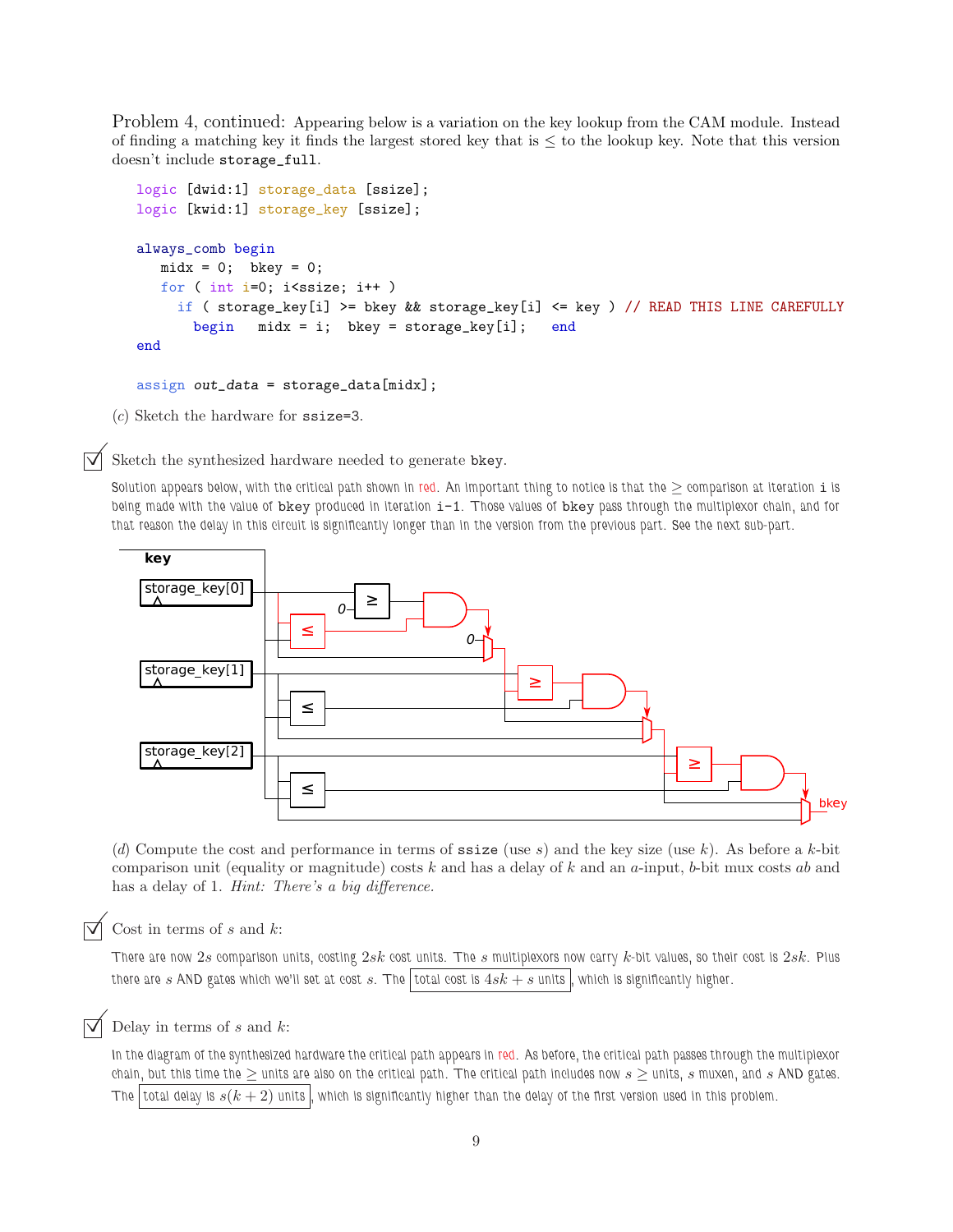Problem 5: [20 pts] Answer each question below.

(a) The module below is supposed to count from 0 to max (inclusive), then return to zero. Strictly speaking it does, but there are problems, including the fact that it's not synthesizable. Fix the problems.

```
module COUNTER #(int max = 3)(output logic [7:0] count, input uwire clk);
       always @( posedge clk ) begin
           count \leq count + 1;end
       always @* begin
           if ( count == max ) count <= 0;end
    endmodule
\triangledown Why isn't the module synthesizable?
    It's not synthesizable because count is assigned in two different always blocks.
```
 $\triangledown$  Fix the problem.

Just combine the two blocks:

module **counter** #(int max = 3)(output logic [7:0] count, input uwire clk);

always  $@($  posedge clk  $)$  count  $\leq$  count  $==$  max ? 0 : count + 1;

endmodule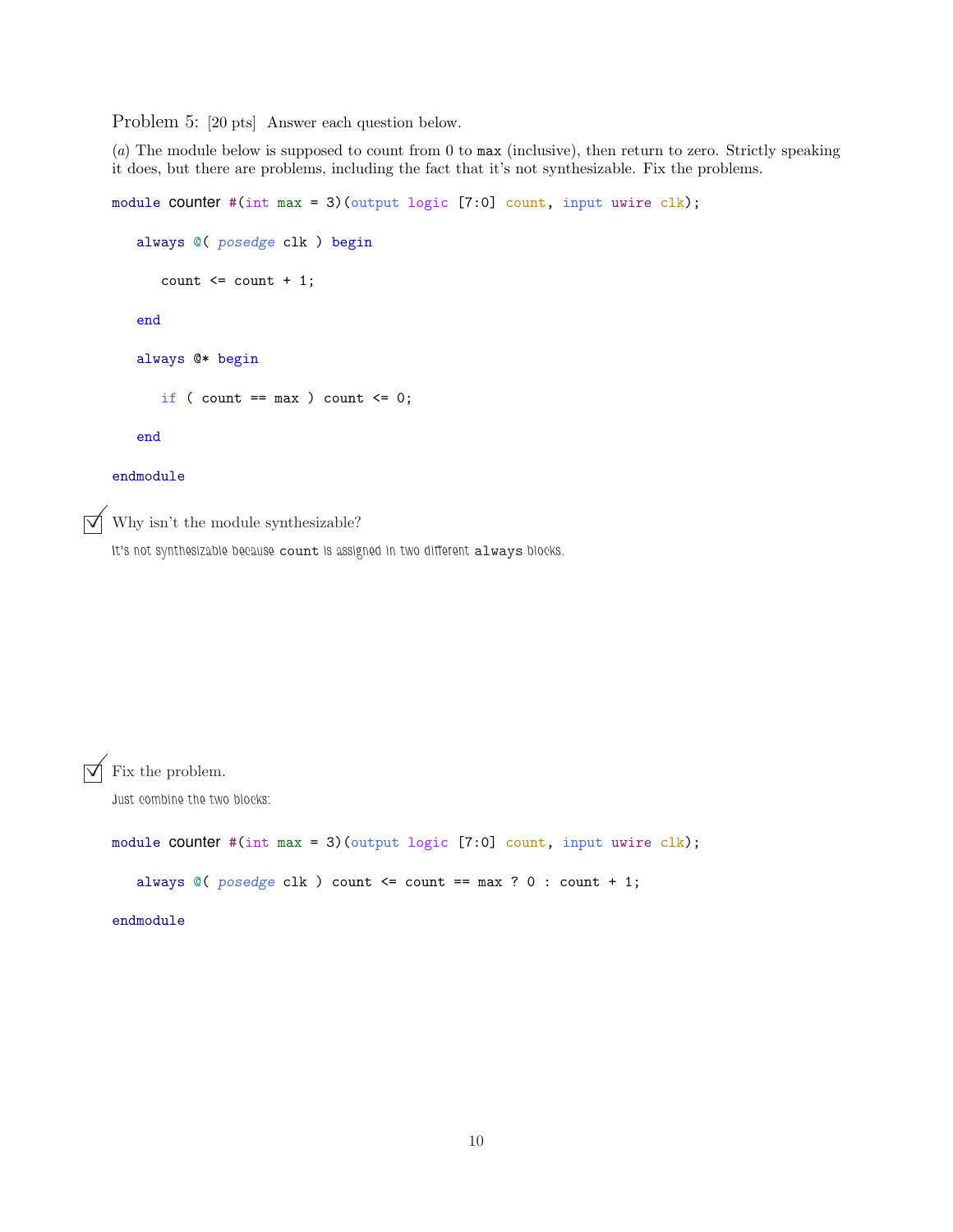(b) There is a problem with the module below due to the way that a is declared.

```
module sa1(output uwire a, input uwire c, d);
```
always\_comb begin

 $a = c \& d;$ 

end

#### endmodule

The problem is that a is being declared as a net type (which includes uwire) but it is being assigned in procedural code. Anything assigned in procedural code must be a variable type.

 $\overrightarrow{\mathsf{V}}$  Fix the problem by changing the declaration of a.

```
module sa1(output logic a, input uwire c, d);
   // SOLUTION: Declare a as a variable type (change uwire a to logic a).
   always_comb begin
      a = c \& d;end
endmodule
```
 $\overrightarrow{\mathcal{A}}$  Fix the problem without changing the declaration of a.

```
// SOLUTION
module sa1(output uwire a, input uwire c, d);
   assign a = c \& d;endmodule
```
(c) Describe a situation in which using always\_comb has a benefit over using always  $\mathcal{Q}^*$ .

### Situation where always\_comb helps.

In the code below x is not always assigned and so it could be synthesized into a latch (level-triggered flip-flop). But the SystemVerilogliterate programmer used always\_comb because he or she intended purely combinational logic—no latches. The fact that x was not always assigned was an oversight on the part of the programmer. Because always\_comb was used well-written Verilog tools will warn the programmer about this. That's how it helps.

```
always_comb begin
  if ( a < 10 )
    x = a + b;
   else if ( a > 1000 )
     x = a - b;end
```